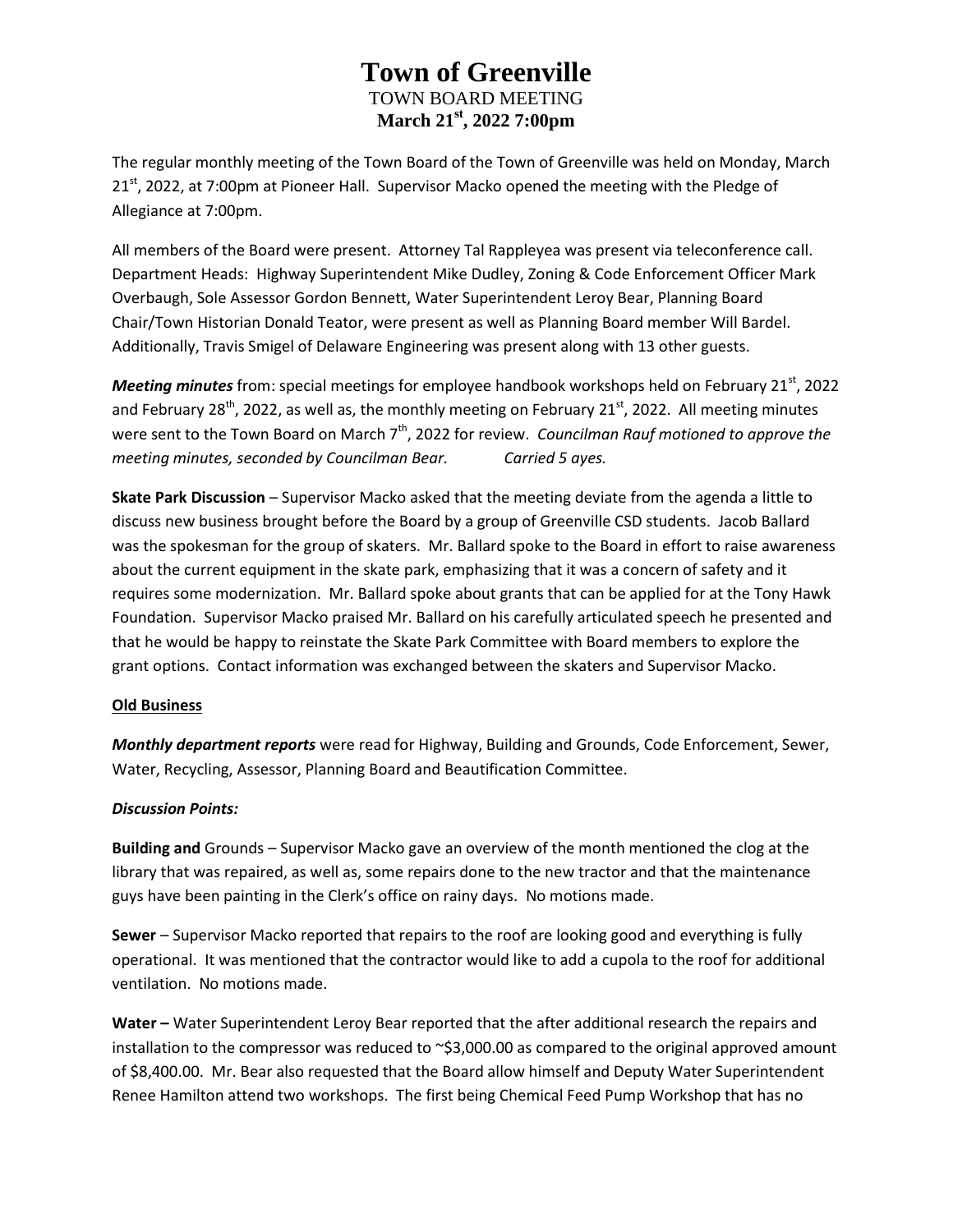charge, and the second being Basic Safety for Water and Waste Water Operators for \$25 per attendant. *Councilman Richards motioned, seconded by Councilman Bensen to send both Leroy Bear and Renee Hamilton to these workshops for a total of \$50. Carried 5 ayes*

**Assessor –** Sole Assessor Gordon Bennett reported that Assessor Clerk Hope Nugent is still chasing down the remaining exemption renewals that haven't been submitted. Mr. Bennett spoke about the 2022 tax rolls. The rolls are due to be posted on May  $1<sup>st</sup>$ , mentioning that with the new data collected there will be a good amount of new assessed value added to these rolls. No motions made.

**Planning Board** – Planning Board Chair Don Teator discussed a weekend musical festival that is working with the Planning Board for a weekend event in June. The Planning Board is using mass gathering and special use permits as their guidelines for this event. The Planning Board has also suggested that the Town Board help designate scenic viewsheds. The Planning Board would like to request residents' opinions and to seek out resident involvement in a scenic viewshed committee. To designate scenic viewsheds there would need to be clarity on where they are and have a criteria to meet. After the viewsheds have been established Mr. Teator said it would be best for the Planning Board to receive a map for reference. No motions made.

**Beautification Committee** – Supervisor Macko reported that the hanging baskets will soon need to go to Story's to get planted. No motions made.

**District #4 County Legislator** – Greg Davis informed the Board that the legislature has requested to the State that they stop digging into sales tax collected by the County to redistribute to healthcare facilities. Legislator Davis also mentioned that Covid numbers have been low and steady and that there is a new highly contagious but less severe variant. No motions made.

### **New Business**

**Bag Garbage Rates Discussion, Recycling Center** – *Councilman Roth motioned, seconded by Councilman Bensen to raise the rate to \$4.00 per bag to match the County rates effective May 1st,2022 with signage and public posting to all current recycling rates. Carried 5 ayes.*

**Review of Water & Sewer District Maps** – Councilman Roth requested that upon completion of the water project the Town receives maps of both the water and sewer district as well as a map that has both districts displayed together. Travis Smigel of Delaware Engineering said that he will get copies of any as-builts that are missing and then will get all of the items requested to the Town upon completion of the project.

**Norton Hill Sidewalks** – Supervisor Macko reported that throughout the winter resident Tim Burns snowblowed the sidewalks from the Powell Store to New Ridge Rd. Supervisor Macko mentioned that residents of Norton Hill expressed to him how thrilled they were that the sidewalks were maintained during the storms. Mr. Burns submitted an invoice for his work. *Councilman Bensen motioned, seconded by Coucnilman Bear that the Town pay Mr. Burns \$ for the work he has done. Carried 5 ayes.*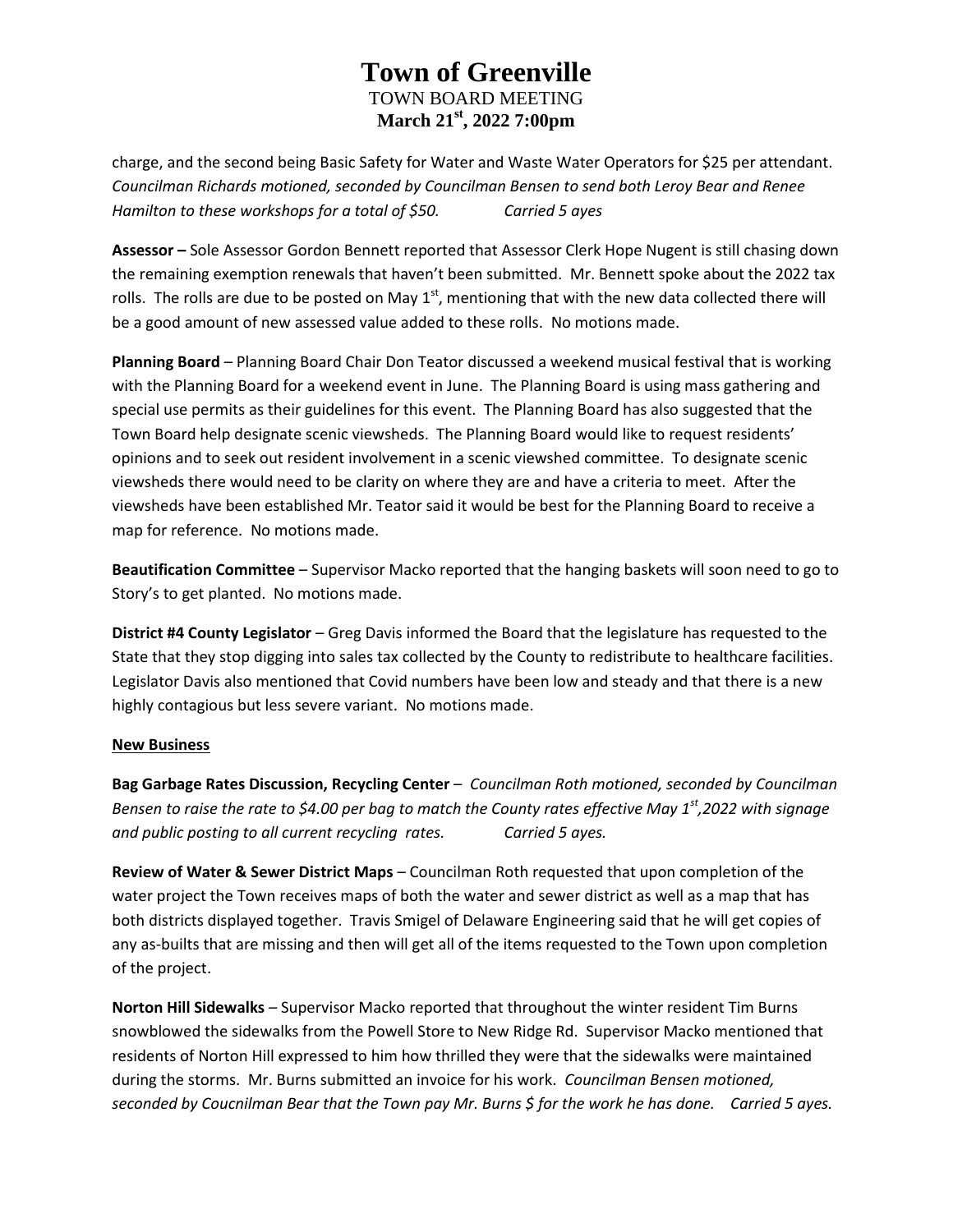**NYSTCA Annual Conference** – Clerk-Collector Jessica Lewis submitted a request to the Town Board to cover her attendance to the Annual Conference of the New York State Town Clerk Association. The conference will be in Albany April 24-27, 2022. Clerk-Collector Assistant Hope Nugent has requested to attend one day of the conference that focuses on deputies as well as a Notary Public Training Course being held at conference. *Councilman Bear motioned, seconded by Councilman Bensen that to Town pay the \$1116.80 to cover both Jessica Lewis and Hope Nugent's attendance to conference.* 

### *Carried 5 ayes*

**Greenville Days** – Planning Board Member Will Bardel requested clarity on whether or not Greenville Days was a Town sponsored event as this will affect the way the event is permitted. *Councilman Rauf motioned, seconded by Councilman Bensen that the Town will be sponsoring Greenville Days event. Carried 5 ayes.*

**Supervisor's Report –** *After prior review Councilman Rauf motioned, seconded by Councilman Bensen to approve the Supervisor's Report for February 2022. Carried 5 ayes.*

Audit of Monthly Bills –

Councilman Rauf moved, seconded by Councilman Bensen to pay the following bills:

Bill 1-2 on Freehold Solar Abstract #1 for \$10,016.18 Bill 1-2 on ARPA Abstract #1 for \$90,176.10 Bill 3 on Greenville Lighting Abstract #3 for \$27.48 Biill 2 on Freehold Lighting Abstract #2 for \$37.38 Bills 97-141 on General Abstract #3 for \$57,738.72 Bills 24-37 on Sewer Abstract #3 for \$30,973.46 Bills 25-35 on Water Abstract #3 for \$8,779.27 Bills 36-52 on Highway Abstract #3 for \$47,049.26

**Executive Session** – At 8:14 Councilman Rauf motioned that the Board go into executive session to discuss information relating to current/future investigation or prosecution of a criminal offence, seconded by Councilman Bensen. *Carried 5 ayes.*

**Regular Session** *– At 8:53 Councilman Rauf motioned, seconded by Councilman Bensen that the meeting go back into regular session. Carried 5 ayes.*